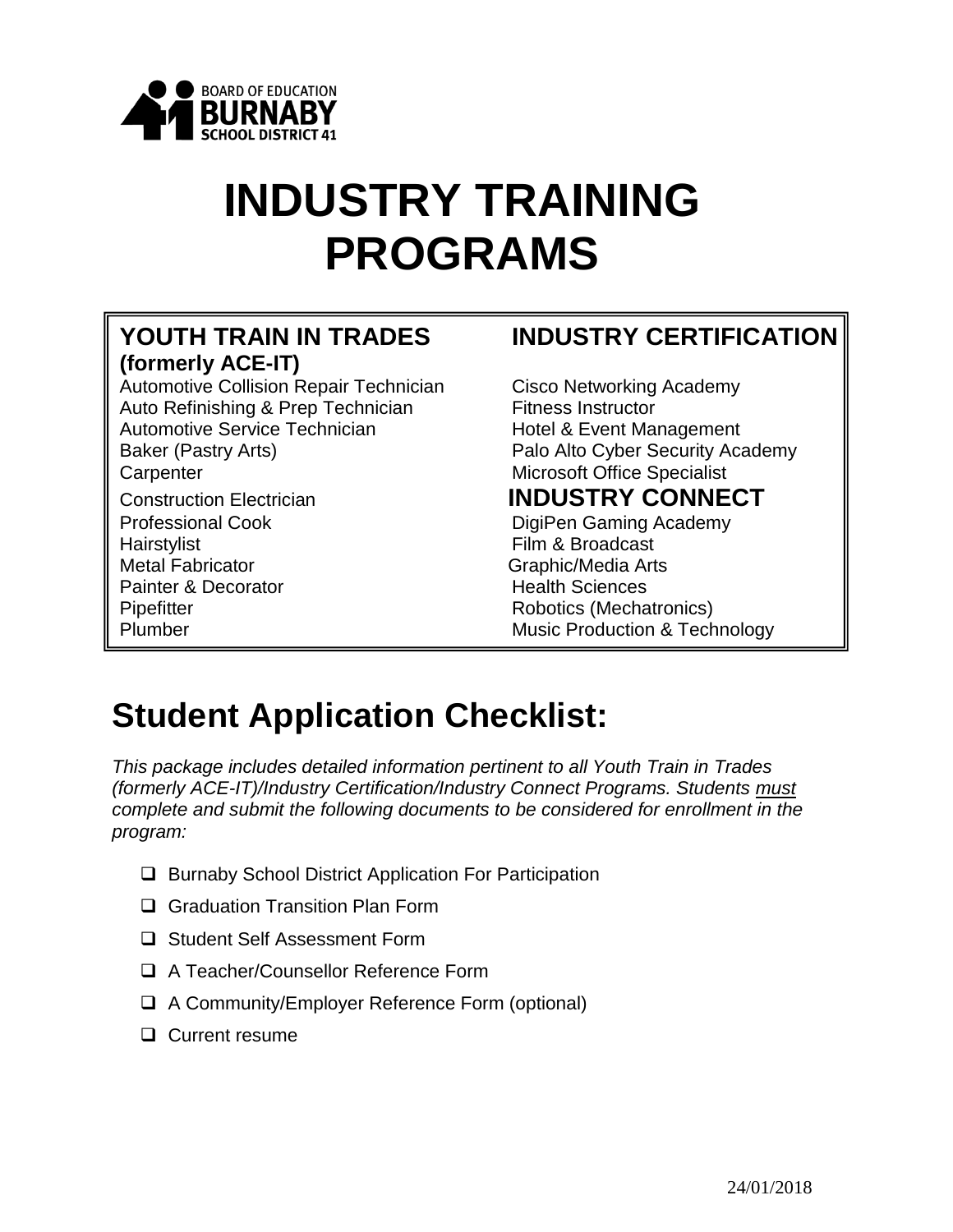## **INDUSTRY TRAINING PROGRAMS**

Industry Training Programs combine secondary school graduation with industryrecognized certification leading university, college and/or employment.

The DigiPen Gaming Academy and Microsoft Office Specialist Certification Program are open to students entering Grade 8, 9 and 10.

#### **Benefits to students**

- Grade 11 and/or 12 graduation credits
- Industry certification (some programs)
- Post secondary credits (some programs)
- Job ready skills

#### **Program components**

- Technical training comprised of class-based theory and related practical work
- Level 1 Technical Training Certification (apprenticeship programs only)
- Work experience 120 to 240 hours ( Grade 11 and 12 )

#### **Application requirements**

( Excepting Junior DigiPen and MicroSoft Office Specialist applicants)

- 15 years of age or older
- successful completion of Grade 10 (some programs may require specific achievement levels in Math, English or Communication – see individual program brochures)
- passed (minimum 80%) in the WorkSafe BC safety test in Planning 10
- have a Social Insurance Number
- be responsible for own transportation arrangements
- be willing to attend classes at a different site from your present home school if required
- be willing to pay for personal equipment/tools, industry manuals and safety gear as required by program standards
- **submit a completed program application package: see checklist on previous page.**
- **schools attach following documents to student's application:**
	- o copy of most recent report card
	- o Permanent student record
	- o Attendance history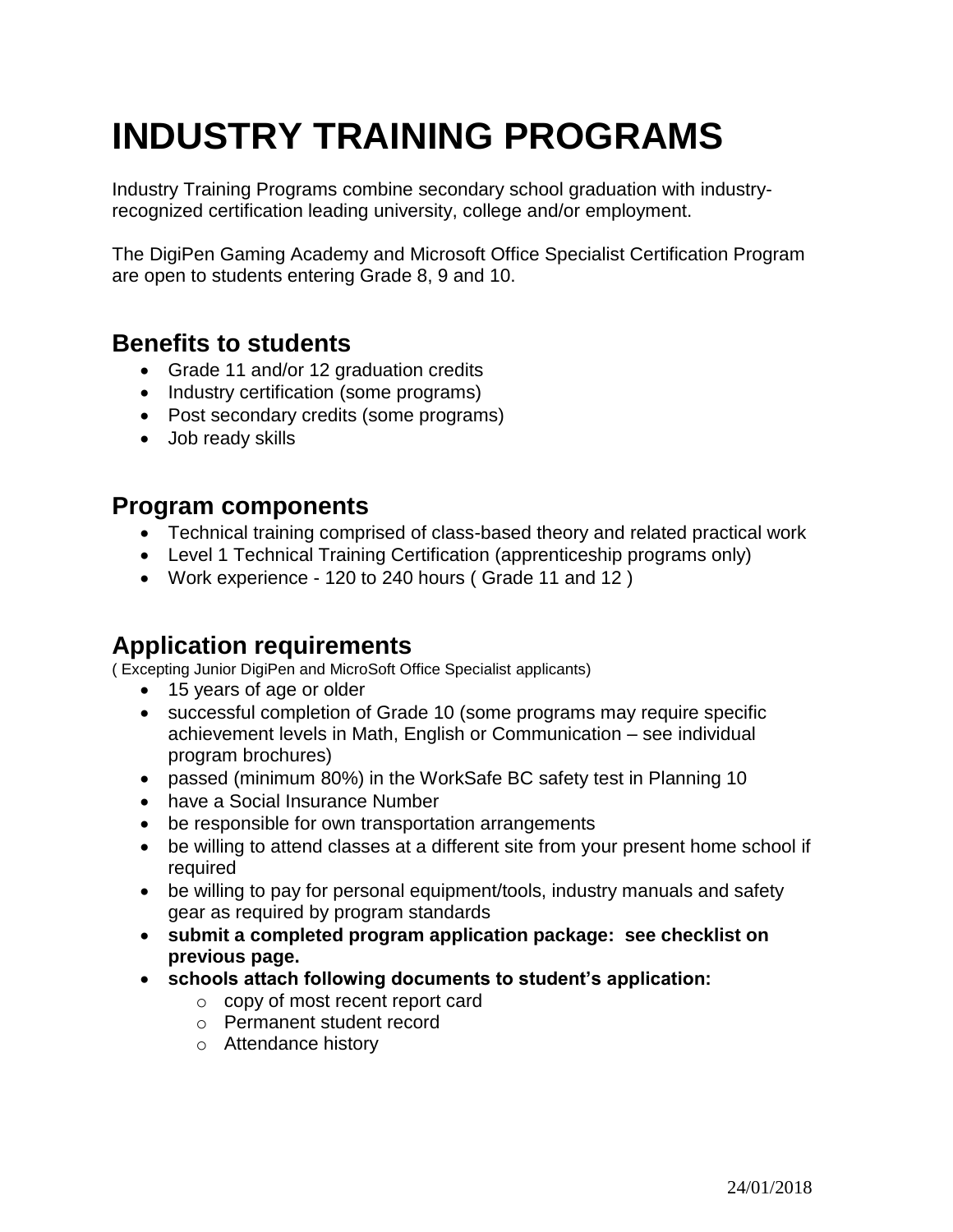

#### *Application for Participation*

(All fields are required to be completed)

|                                                                                                                                                                                                                                                                                                                                                                                                                                                                                               | Current School ______________________Counsellor ________________________________                                                                                                                                                                                                                                                                                                                                                                                     |
|-----------------------------------------------------------------------------------------------------------------------------------------------------------------------------------------------------------------------------------------------------------------------------------------------------------------------------------------------------------------------------------------------------------------------------------------------------------------------------------------------|----------------------------------------------------------------------------------------------------------------------------------------------------------------------------------------------------------------------------------------------------------------------------------------------------------------------------------------------------------------------------------------------------------------------------------------------------------------------|
| Program you are requesting (please check one):                                                                                                                                                                                                                                                                                                                                                                                                                                                |                                                                                                                                                                                                                                                                                                                                                                                                                                                                      |
| YOUTH TRAIN IN TRADES (formerly ACE-IT)<br>Automotive Collision Repair Technician<br>□<br>Auto Refinishing & Prep Technician<br>□<br>Automotive Service Technician<br>□<br>□<br>Baker (Pastry Arts)<br>□<br>Carpenter<br><b>Construction Electrician</b><br>□<br><b>Professional Cook</b><br>□<br>Hairstylist<br>□<br><b>Metal Fabricator</b><br>□<br>□<br>Painter & Decorator (Commercial)<br>Pipefitter<br>□<br>Plumber<br>$\Box$<br>(Address and phone number (if different from student). | <b>INDUSTRY CERTIFICATION</b><br><b>Cisco Networking Academy</b><br>$\Box$<br><b>Fitness Instructor</b><br>Hotel & Event Management<br>□<br>$\Box$<br>Palo Alto Cyber Security Academy<br><b>Microsoft Office Specialist</b><br>□<br><b>INDUSTRY CONNECT</b><br>Film & Broadcast<br>□<br>◻<br>Graphic/Media Arts<br><b>Health Sciences</b><br>□<br>Robotics (Mechatronics)<br>□<br>DigiPen Gaming Academy<br>□<br><b>Music Production &amp; Technology</b><br>$\Box$ |
|                                                                                                                                                                                                                                                                                                                                                                                                                                                                                               |                                                                                                                                                                                                                                                                                                                                                                                                                                                                      |
|                                                                                                                                                                                                                                                                                                                                                                                                                                                                                               |                                                                                                                                                                                                                                                                                                                                                                                                                                                                      |
| supplies is required.                                                                                                                                                                                                                                                                                                                                                                                                                                                                         | $\Box$ I hereby give my son/daughter permission to participate in a Burnaby Schools Industry<br>Training Program. A refundable registration deposit and payment for personal equipment and<br>Date: __________                                                                                                                                                                                                                                                       |
|                                                                                                                                                                                                                                                                                                                                                                                                                                                                                               | Date: __________                                                                                                                                                                                                                                                                                                                                                                                                                                                     |
| FOR SCHOOL USE ONLY: WCB Work Safety Test D Passed                                                                                                                                                                                                                                                                                                                                                                                                                                            | $\square$ Pending                                                                                                                                                                                                                                                                                                                                                                                                                                                    |
| Schools attach the following documents to students application:                                                                                                                                                                                                                                                                                                                                                                                                                               | $\square$ Permanent student record                                                                                                                                                                                                                                                                                                                                                                                                                                   |
|                                                                                                                                                                                                                                                                                                                                                                                                                                                                                               | □ Attendance history                                                                                                                                                                                                                                                                                                                                                                                                                                                 |
|                                                                                                                                                                                                                                                                                                                                                                                                                                                                                               | □ Copy of student's most recent report card                                                                                                                                                                                                                                                                                                                                                                                                                          |
| □ Student designation (if applicable) ___________ (required field)                                                                                                                                                                                                                                                                                                                                                                                                                            |                                                                                                                                                                                                                                                                                                                                                                                                                                                                      |
| □ Copy of student's IEP attached                                                                                                                                                                                                                                                                                                                                                                                                                                                              |                                                                                                                                                                                                                                                                                                                                                                                                                                                                      |
| Signature of Administrator:                                                                                                                                                                                                                                                                                                                                                                                                                                                                   | <u> 1989 - Johann John Stone, markin film yn y brenin y brenin y brenin y brenin y brenin y brenin y brenin y br</u>                                                                                                                                                                                                                                                                                                                                                 |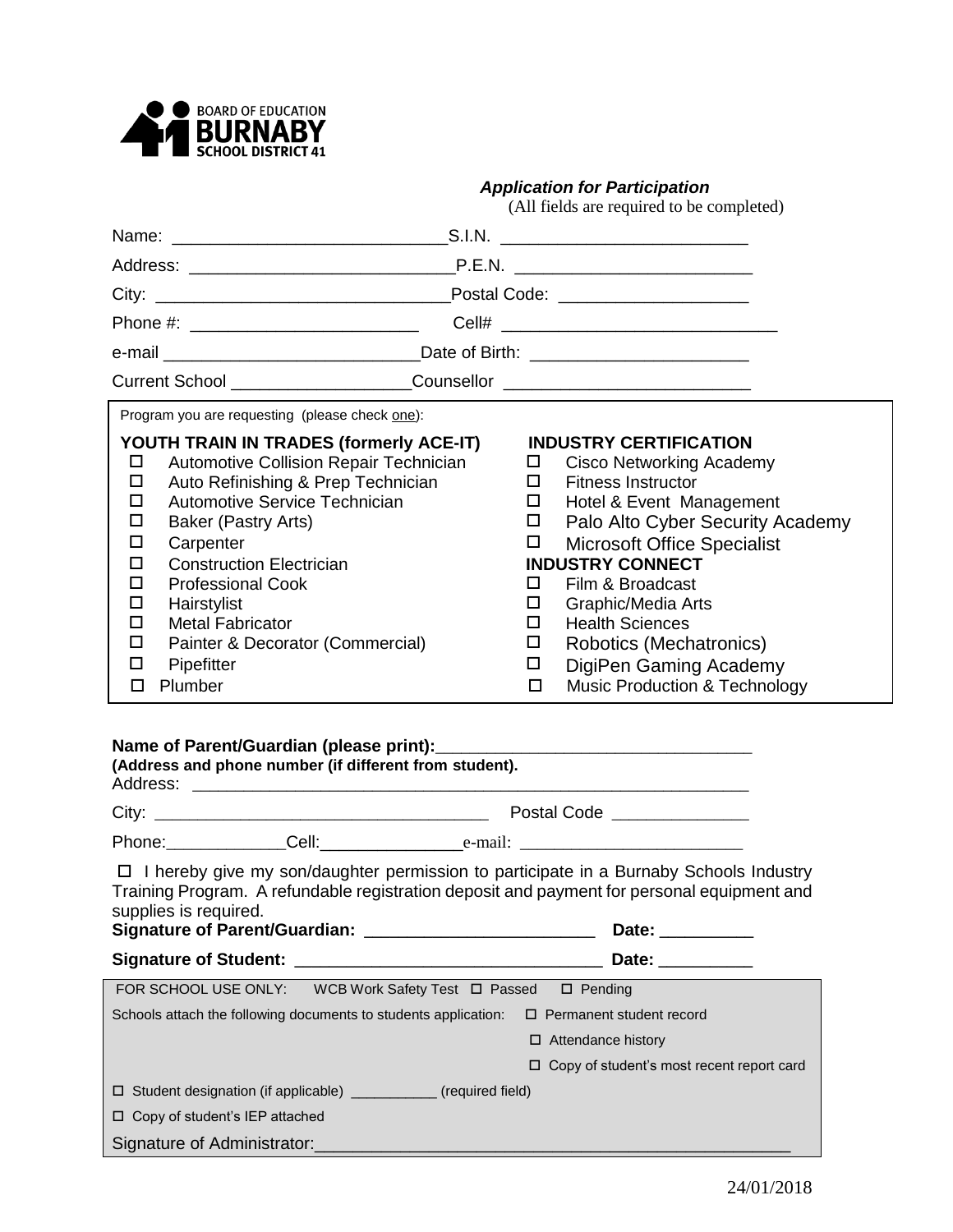

#### *TO BE COMPLETED BY YOUTH TRAIN IN TRADES APPLICANTS AND CISCO NETWORK TECHNICIAN APPLICANTS ONLY*

### **GRADUATION TRANSITION PLAN Industry Training Program Students**

| Name:              | Date:    |
|--------------------|----------|
| School:            | Grade:   |
| <b>Birth Date:</b> | Program: |

List the courses you are taking and/or plan to take at the Grade 11 and 12 levels.

| <b>GRADE 11</b> |        |        | <b>GRADE 12</b> |
|-----------------|--------|--------|-----------------|
| Course          | Course | Course | Course          |
|                 |        |        |                 |
|                 |        |        |                 |
|                 |        |        |                 |
|                 |        |        |                 |

\_\_\_\_\_\_\_\_\_\_\_\_\_\_\_\_\_\_\_\_\_\_\_\_\_\_\_\_\_\_\_\_\_\_\_\_\_\_\_\_\_\_\_\_\_\_\_\_\_\_\_\_\_\_\_\_\_\_\_\_\_\_\_\_\_\_\_ \_\_\_\_\_\_\_\_\_\_\_\_\_\_\_\_\_\_\_\_\_\_\_\_\_\_\_\_\_\_\_\_\_\_\_\_\_\_\_\_\_\_\_\_\_\_\_\_\_\_\_\_\_\_\_\_\_\_\_\_\_\_\_\_\_\_\_ \_\_\_\_\_\_\_\_\_\_\_\_\_\_\_\_\_\_\_\_\_\_\_\_\_\_\_\_\_\_\_\_\_\_\_\_\_\_\_\_\_\_\_\_\_\_\_\_\_\_\_\_\_\_\_\_\_\_\_\_\_\_\_\_\_\_\_

| <b>Focus courses:</b> Which courses are most directly related to your career plans? |  |
|-------------------------------------------------------------------------------------|--|
|-------------------------------------------------------------------------------------|--|

**Transition Plan**: What is your present plan following graduation (e.g. continue) your apprenticeship? attend college/university, enroll in technical training, etc.)?

\_\_\_\_\_\_\_\_\_\_\_\_\_\_\_\_\_\_\_\_\_\_\_\_\_\_\_\_\_\_\_\_\_\_\_\_\_\_\_\_\_\_\_\_\_\_\_\_\_\_\_\_\_\_\_\_\_\_\_\_\_\_\_\_\_\_\_ \_\_\_\_\_\_\_\_\_\_\_\_\_\_\_\_\_\_\_\_\_\_\_\_\_\_\_\_\_\_\_\_\_\_\_\_\_\_\_\_\_\_\_\_\_\_\_\_\_\_\_\_\_\_\_\_\_\_\_\_\_\_\_\_\_\_\_ \_\_\_\_\_\_\_\_\_\_\_\_\_\_\_\_\_\_\_\_\_\_\_\_\_\_\_\_\_\_\_\_\_\_\_\_\_\_\_\_\_\_\_\_\_\_\_\_\_\_\_\_\_\_\_\_\_\_\_\_\_\_\_\_\_\_\_

\_\_\_\_\_\_\_\_\_\_\_\_\_\_\_\_\_\_\_\_\_\_\_\_\_\_\_\_\_\_\_\_\_\_\_\_\_\_\_\_\_\_\_\_\_\_\_\_\_\_\_\_\_\_\_\_\_\_\_\_\_\_\_\_\_\_\_ \_\_\_\_\_\_\_\_\_\_\_\_\_\_\_\_\_\_\_\_\_\_\_\_\_\_\_\_\_\_\_\_\_\_\_\_\_\_\_\_\_\_\_\_\_\_\_\_\_\_\_\_\_\_\_\_\_\_\_\_\_\_\_\_\_\_\_ \_\_\_\_\_\_\_\_\_\_\_\_\_\_\_\_\_\_\_\_\_\_\_\_\_\_\_\_\_\_\_\_\_\_\_\_\_\_\_\_\_\_\_\_\_\_\_\_\_\_\_\_\_\_\_\_\_\_\_\_\_\_\_\_\_\_\_

\_\_\_\_\_\_\_\_\_\_\_\_\_\_\_\_\_\_\_\_\_\_\_\_\_\_\_\_\_\_\_\_\_\_\_\_\_\_\_\_\_\_\_\_\_\_\_\_\_\_\_\_\_\_\_\_\_\_\_\_\_\_\_\_\_\_\_

Is there a specific occupation for which you are intending to pursue training or employment?

Student Signature: \_\_\_\_\_\_\_\_\_\_\_\_\_\_\_\_\_\_\_\_\_\_\_\_\_\_\_\_\_ Date:\_\_\_\_\_\_\_\_\_\_\_\_\_\_\_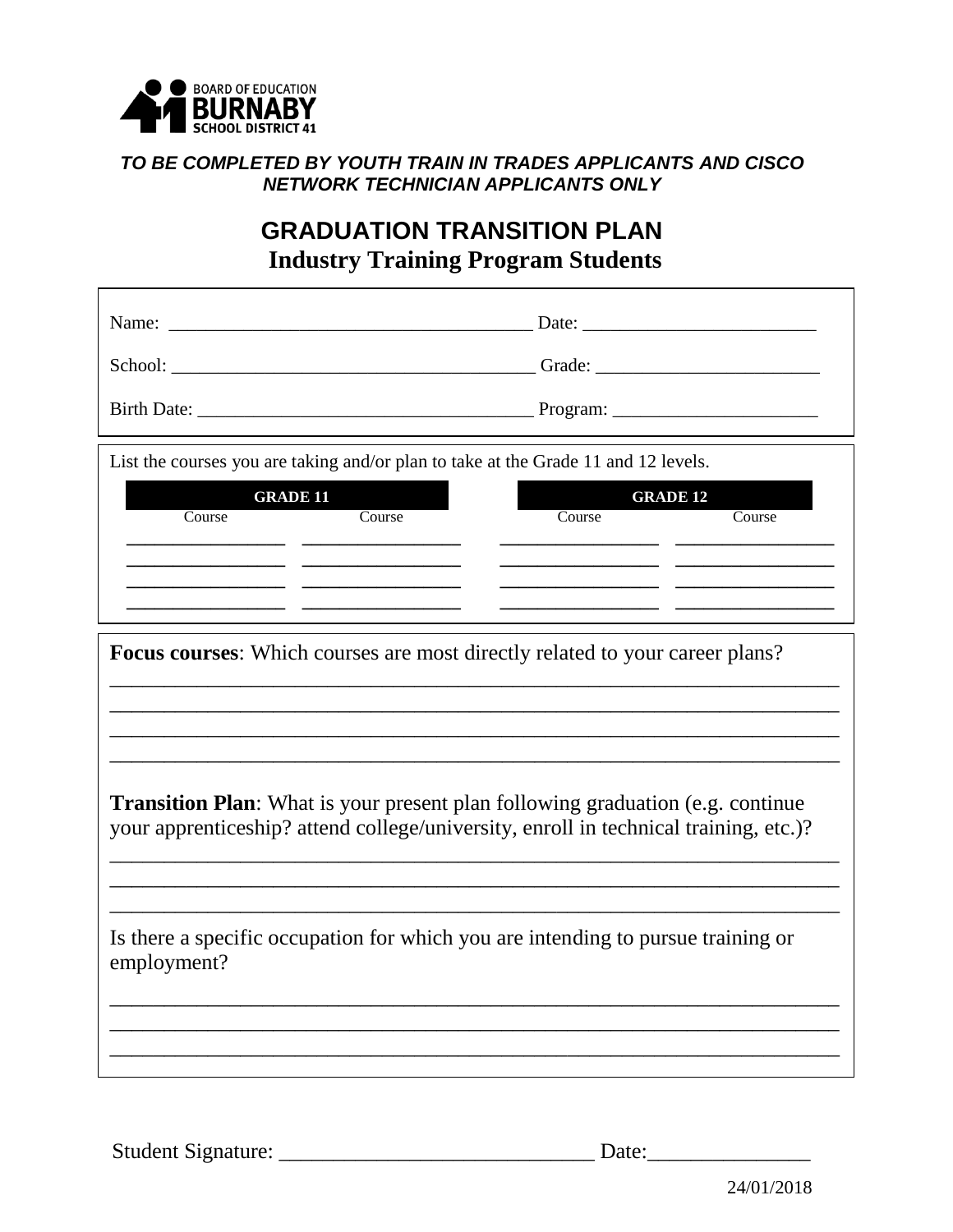#### **Special requirements for participation in Youth Train in Trades programs:**

- Youth Train in Trades Students require one of the following: BC Identification Card (BCID), Canadian driver's license or Canadian passport. Official picture ID is required to take the Industry Training Organization (ITA) exams. Go Cards are not accepted. Go to [www.icbc.com/driver-licensing/BCID](http://www.icbc.com/driver-licensing/BCID) to apply for a BCID. The cost is \$35 and students should allow 4-6 weeks for delivery.
- □ Youth Train in Trades students require CSA approved boots (will have green triangle symbol displayed), excepting Professional Cooks and Hairstylists who will need close-toed shoes with non-slip soles.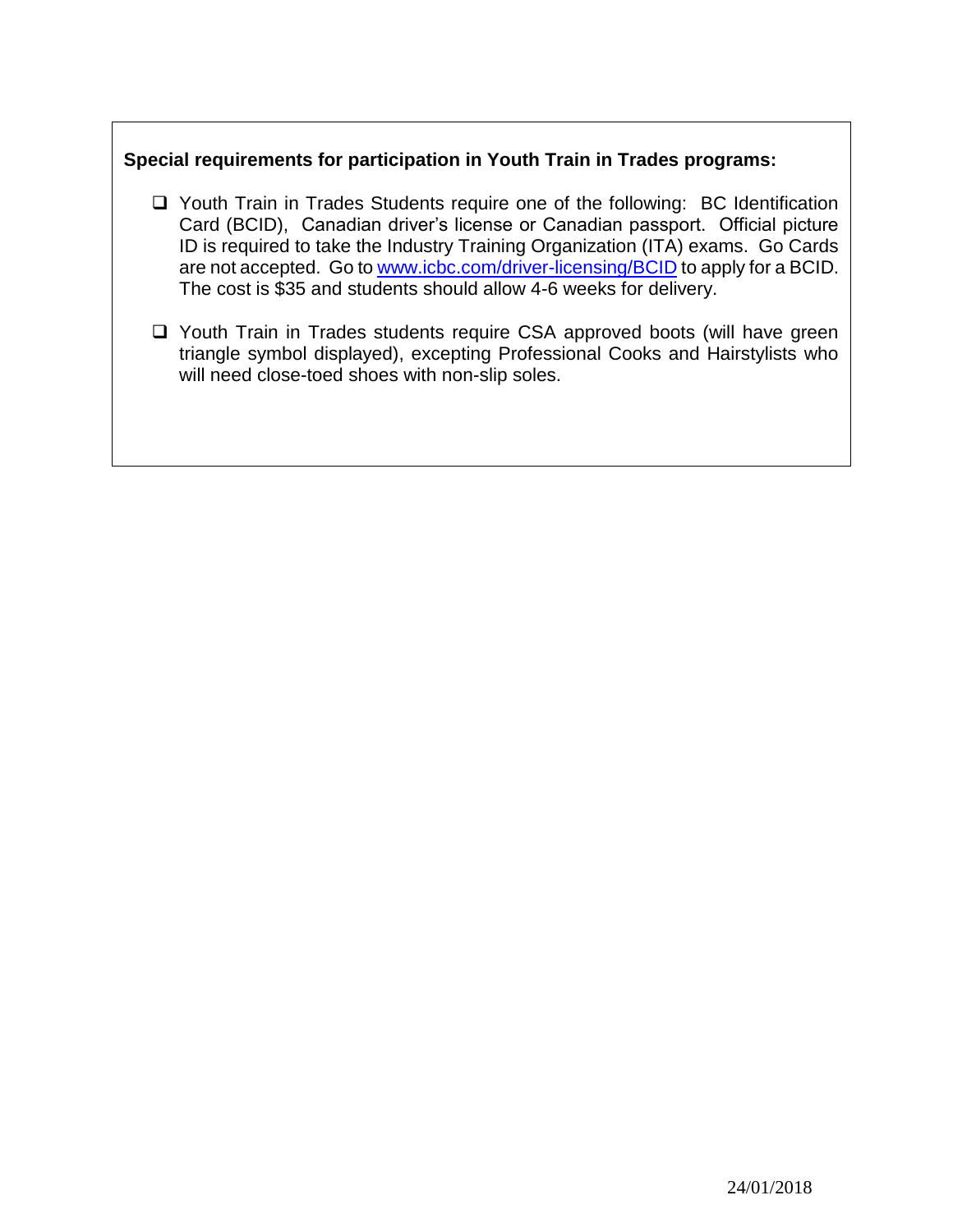

#### **Industry Training Programs** *Student's Self Evaluation Form*

*Please Print*

| Name: |           | Grade:            |
|-------|-----------|-------------------|
|       | Last name | <b>First Name</b> |
|       |           |                   |

I have applied for enrollment in the \_\_\_\_\_\_\_\_\_\_\_\_\_\_\_\_\_\_\_\_\_\_\_\_\_\_\_\_\_\_\_\_Program.

This program offers an opportunity to gain valuable job skills and workplace experience in the community. You will be representing yourself, the school district and the program while participating in work experience.

By providing the following information about yourself and completing the written section on the reverse page you will assist us in assessing your suitability for the program.

Please check  $(\sqrt{\ })$  the most appropriate frequency you demonstrate each of the following traits.  $\overline{1}$   $\overline{1}$   $\overline{1}$   $\overline{1}$   $\overline{1}$   $\overline{1}$   $\overline{1}$   $\overline{1}$   $\overline{1}$   $\overline{1}$   $\overline{1}$   $\overline{1}$   $\overline{1}$   $\overline{1}$   $\overline{1}$   $\overline{1}$   $\overline{1}$   $\overline{1}$   $\overline{1}$   $\overline{1}$   $\overline{1}$   $\overline{1}$   $\overline{1}$   $\overline{1}$   $\overline{$ 

|                                                                                  | Nways     | Usually     | <b>Sometimes</b> | Seldom | applicable |
|----------------------------------------------------------------------------------|-----------|-------------|------------------|--------|------------|
| I demonstrate:                                                                   |           |             |                  |        | Not        |
| positive attitude and I'm enthusiastic to learn and participate.                 |           |             |                  |        |            |
| willingness to take initiative.                                                  |           |             |                  |        |            |
| ability to be cooperative and work well with others.                             |           |             |                  |        |            |
| sensitivity and show consideration towards others.                               |           |             |                  |        |            |
| honesty, and respect confidentiality                                             |           |             |                  |        |            |
| ability to accept constructive criticism and change my behaviors                 |           |             |                  |        |            |
| accordingly.                                                                     |           |             |                  |        |            |
| attentiveness, and I'm able to listen and follow directions.                     |           |             |                  |        |            |
| ability to speak clearly and audibly.                                            |           |             |                  |        |            |
| appropriate questioning, and can articulate thoughts or ideas.                   |           |             |                  |        |            |
| clear and concise writing with few errors.                                       |           |             |                  |        |            |
| ability to concentrate on the tasks assigned.                                    |           |             |                  |        |            |
| ability to complete projects and assignments accurately and within time<br>lines |           |             |                  |        |            |
| ability to use the technology specific to the workplace.                         |           |             |                  |        |            |
| understanding of appropriate dress and grooming for the work $&$ school.         |           |             |                  |        |            |
| ability to observe the program safety rules and regulations.                     |           |             |                  |        |            |
| respect for, and abides by school policies related to break times and            |           |             |                  |        |            |
| hours of work.                                                                   |           |             |                  |        |            |
|                                                                                  | Excellent | <b>Good</b> | Fair             | Poor   |            |
| <b>My Overall Attitude:</b>                                                      |           |             |                  |        |            |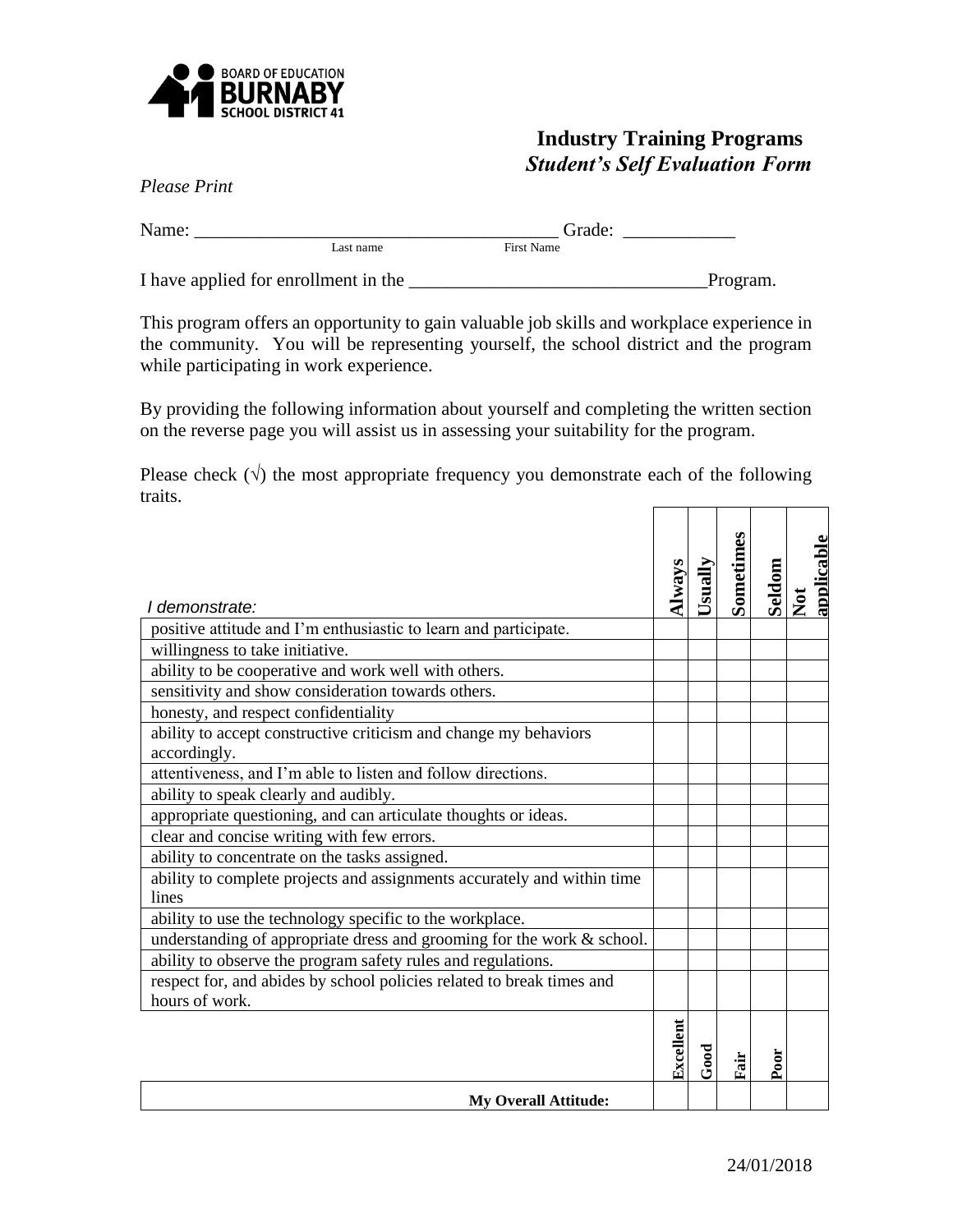

Are you currently working in this field?

| $\Box$ No<br>Yes |  |
|------------------|--|
|------------------|--|

Please describe any relevant workplace experience, coursework or volunteer work that is related to your chose program:

Why do you consider yourself an appropriate candidate for this industry training/certification program?

What aptitude/skills do you have that will make you successful in your chosen program?

Describe your attitude & work ethic.

Do you have any allergies or health concerns that may effect your participation in your chosen program? (eg Food/food allergies, injuries etc.)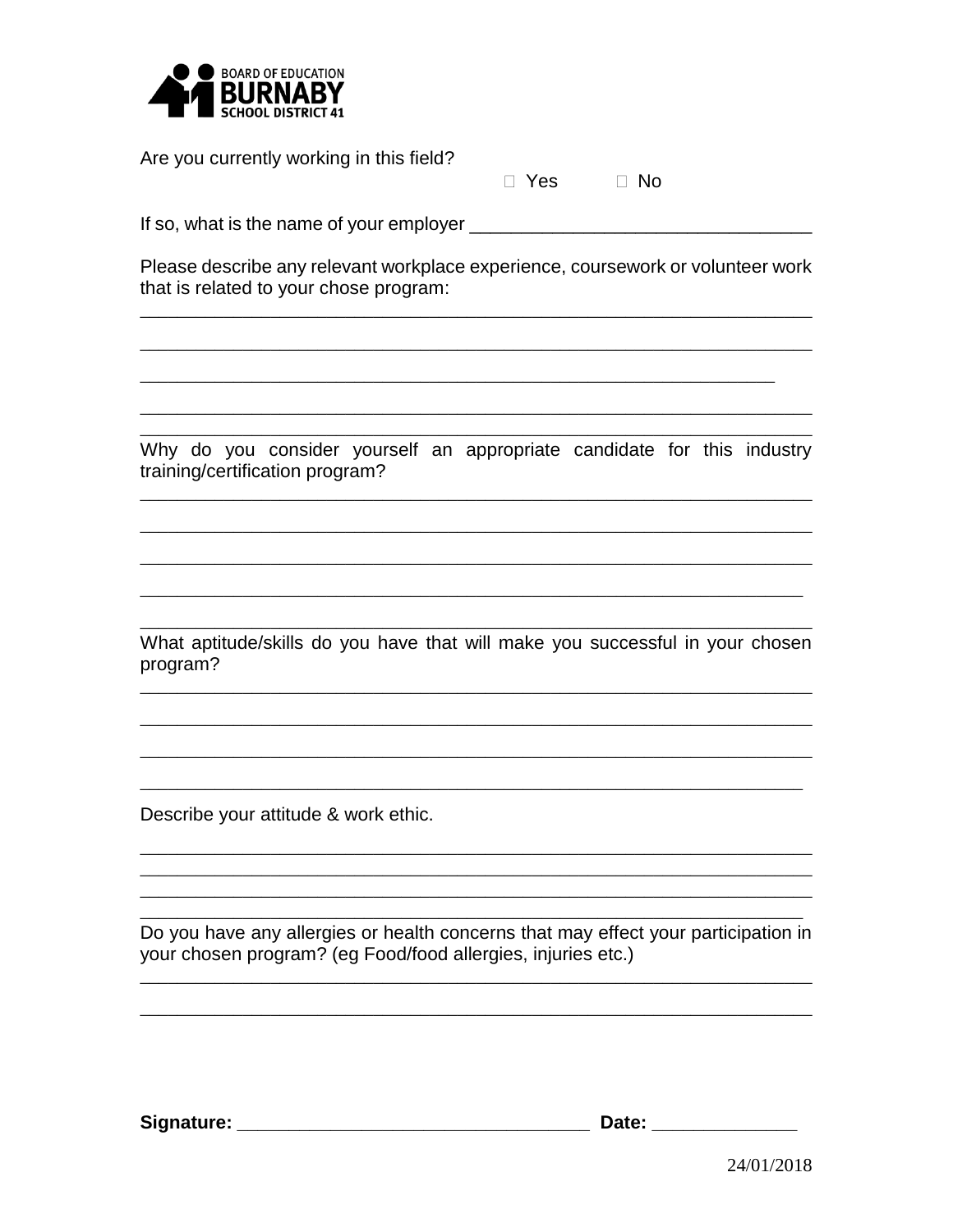

#### **Accelerated Credit Enrolment in Industry Training/Industry Certification/Industry Connect Programs** *Community/Employer Reference Form*

*Please Print*

Student's name:\_\_\_\_\_\_\_\_\_\_\_\_\_\_\_\_\_\_\_\_\_\_\_\_\_\_\_\_\_\_\_\_\_\_\_\_\_\_\_\_ Grade: \_\_\_\_\_\_\_\_\_\_\_\_ First Name

This student has applied for industry training in

This program has an extensive out-of-school component. Student participants will be awarded credits for graduation as well as hours towards their apprenticeship qualification (if applicable).

Please assist in the selection process by providing the following information about the student and by giving frank comments that will assist in the placement of those students who might benefit from such a program.

Please check  $(\sqrt{\ })$  the most appropriate frequency demonstrated by this student for each of the following traits.

|                                                                                  | Navs      | Jsually | Sometimes | Seldom | applicable |
|----------------------------------------------------------------------------------|-----------|---------|-----------|--------|------------|
| This student demonstrates:                                                       |           |         |           |        | <b>Not</b> |
| positive attitude and is enthusiastic to learn and participate.                  |           |         |           |        |            |
| willingness to take initiative.                                                  |           |         |           |        |            |
| ability to be cooperative and work well with others.                             |           |         |           |        |            |
| sensitivity and consideration towards others.                                    |           |         |           |        |            |
| honesty, and respects confidentiality                                            |           |         |           |        |            |
| ability to accept constructive criticism and change behaviour                    |           |         |           |        |            |
| accordingly.                                                                     |           |         |           |        |            |
| attentiveness, and is able to listen and follow directions.                      |           |         |           |        |            |
| ability to speak clearly and audibly.                                            |           |         |           |        |            |
| appropriate questioning, and can articulate thoughts or ideas.                   |           |         |           |        |            |
| clear and concise writing with few errors.                                       |           |         |           |        |            |
| ability to concentrate on the tasks assigned.                                    |           |         |           |        |            |
| ability to complete projects and assignments accurately and within time<br>lines |           |         |           |        |            |
| ability to use the technology specific to the workplace.                         |           |         |           |        |            |
| understanding of appropriate dress and grooming for the job.                     |           |         |           |        |            |
| ability to observe the company's safety rules and regulations.                   |           |         |           |        |            |
| respect for, and abides by company policies related to break times and           |           |         |           |        |            |
| hours of work.                                                                   |           |         |           |        |            |
|                                                                                  | Excellent | 500d    | Fair      | Poor   |            |
| <b>Overall Attitude:</b>                                                         |           |         |           |        |            |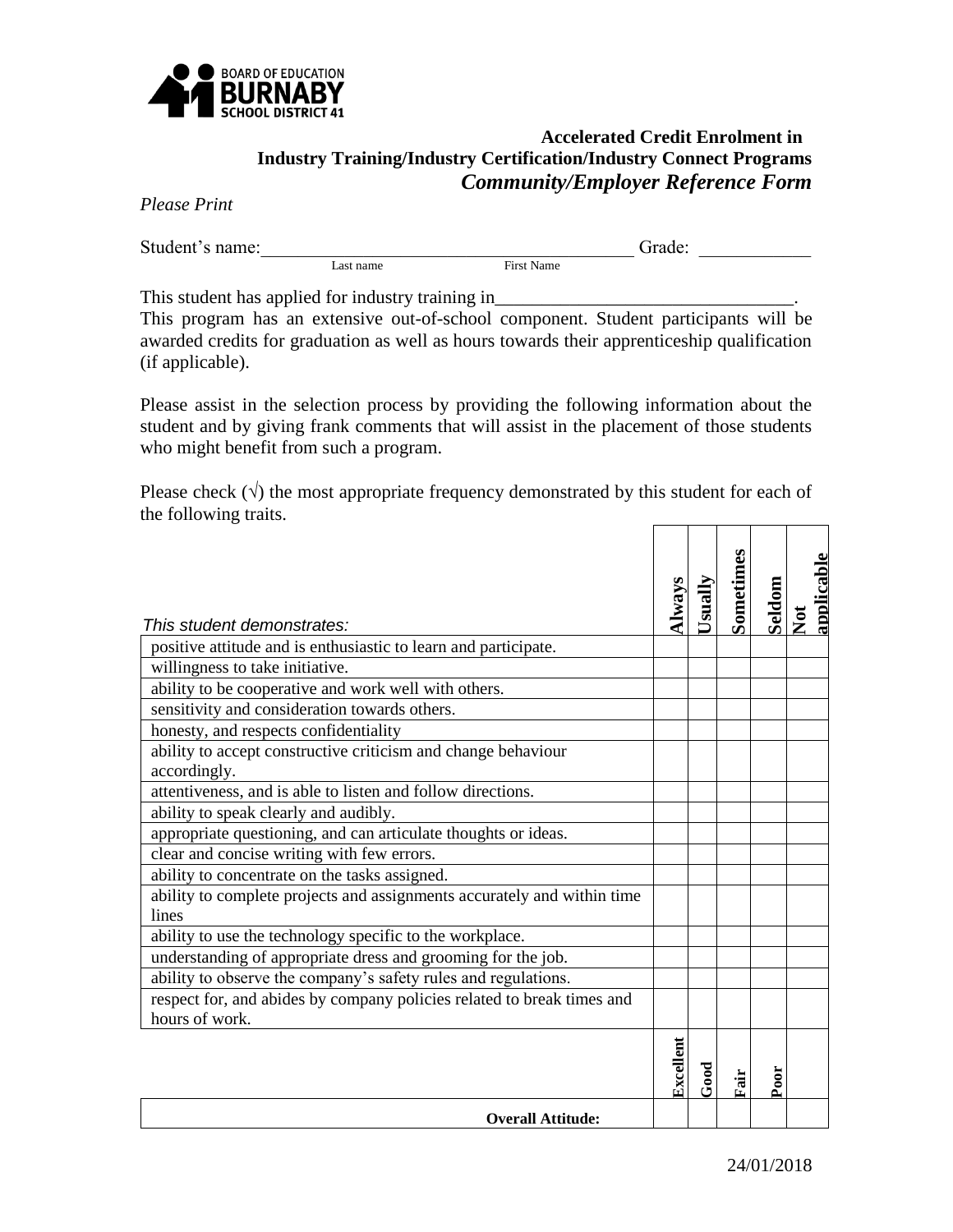

Can this student be counted on to represent the school and school district favourably in a community work experience setting?

> □ Yes □ Possibly  $\Box$  No

Please comment on the student's overall attitude and suitability for participation in this program and/or entry-level employment: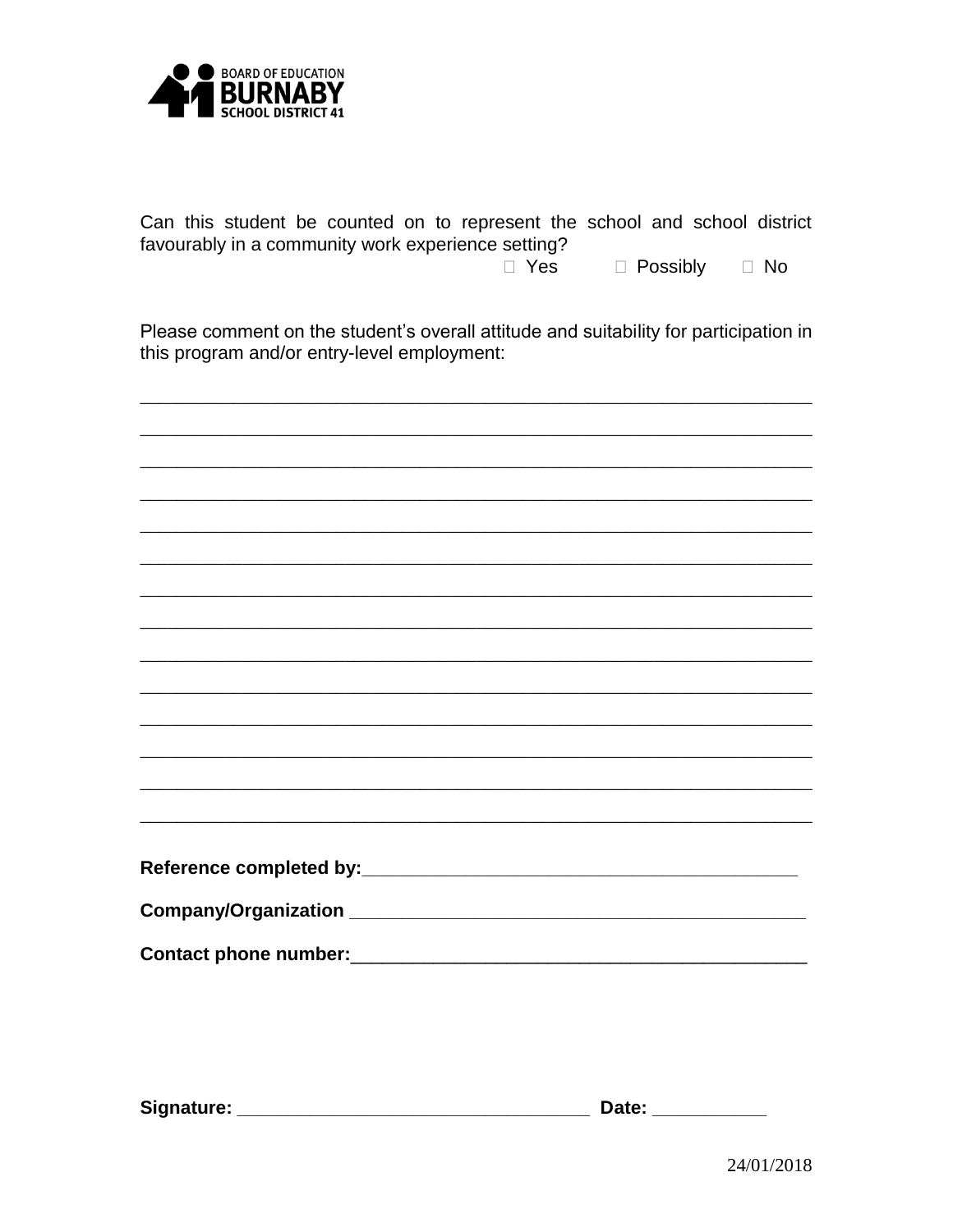

#### **Accelerated Credit Enrolment in Industry Training/Industry Certification/Industry Connect Programs**  *Teacher Reference Form*

| Please print<br>Student's name: |           |                   | Grade: |  |
|---------------------------------|-----------|-------------------|--------|--|
|                                 | Last name | <b>First Name</b> |        |  |

This student has applied for industry training in \_\_\_\_\_\_\_\_\_\_\_\_\_\_\_\_\_\_\_\_\_\_\_\_\_\_\_\_\_\_\_\_.

This program has an extensive out-of-school component. Student participants will be awarded credits for graduation as well as hours towards their apprenticeship qualification (if applicable). Please assist in the selection process by providing the following information about the student and by giving frank comments that will assist in the placement of those students who might benefit from such a program.

Please check  $(\sqrt{\ })$  the most appropriate frequency demonstrated by this student for each of the following traits.

|                                                                                   | $I_{\rm W3}$ | Jsually | Sometimes | Seldom | applicable<br>Not |
|-----------------------------------------------------------------------------------|--------------|---------|-----------|--------|-------------------|
| This student demonstrates:                                                        |              |         |           |        |                   |
| positive attitude and is enthusiastic to learn and participate.                   |              |         |           |        |                   |
| willingness to take initiative.                                                   |              |         |           |        |                   |
| cooperation and works well with others.                                           |              |         |           |        |                   |
| sensitivity and consideration towards others.                                     |              |         |           |        |                   |
| honesty and respects confidentiality                                              |              |         |           |        |                   |
| ability to accept constructive criticism and changes behaviour                    |              |         |           |        |                   |
| accordingly.                                                                      |              |         |           |        |                   |
| attentiveness listens and follows directions.                                     |              |         |           |        |                   |
| ability to speak clearly and audibly.                                             |              |         |           |        |                   |
| ability to ask appropriate questions, and can articulate thoughts or ideas.       |              |         |           |        |                   |
| clear and concise writing with few errors.                                        |              |         |           |        |                   |
| ability to concentrate on the tasks assigned.                                     |              |         |           |        |                   |
| ability to complete projects and assignments accurately and within time<br>lines. |              |         |           |        |                   |
| ability to use the technology specific to the course.                             |              |         |           |        |                   |
| understanding of appropriate dress and grooming for the job.                      |              |         |           |        |                   |
| ability to observe the school's safety rules and regulations.                     |              |         |           |        |                   |
| the ability to abide by school policies related to break times and hours of       |              |         |           |        |                   |
| work.                                                                             |              |         |           |        |                   |
|                                                                                   | Excellent    | 500d    | Fair      | Poor   |                   |
| <b>Overall Attitude:</b>                                                          |              |         |           |        |                   |